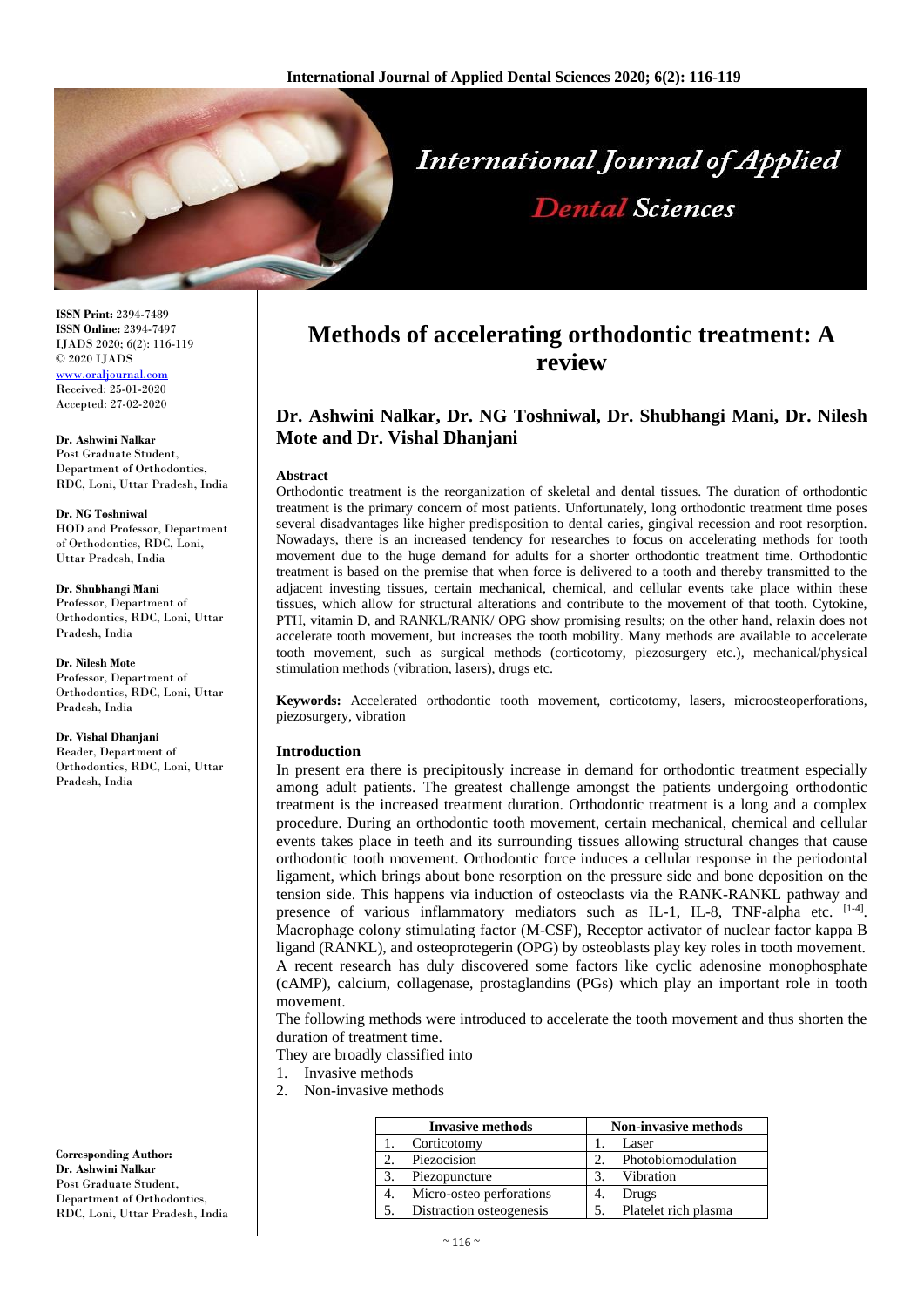## **Corticotomy and corticision**

Brought into picture by L.C. Bryan in 1893. He proved that Corticotomy-facilitated tooth movement was indeed possible and was the first one to describe it. It was first tried in orthodontics by Kole, where tooth movements were achieved between 6 and 12 months. The conventional corticotomy procedure involves elevation of full thickness mucoperiosteal flaps, bucally and/or lingually, followed by placing the corticotomy cuts using either micromotor under irrigation, or piezosurgical instruments.

In 2001, Wilcko *et al*. reported that a surface-computed tomographic evaluation of corticotomized patients clearly showed a transient localized demineralizationremineralization process consistent with the accelerated wound-healing pattern of the regional acceleratory phenomenon<sup>[5]</sup>.

## **Advantages**

- 1. Bone can be augmented and periodontal defects would be avoided.
- 2. Minimal changes in the periodontal attachment apparatus.
- 3. Minimal treatment duration and increased rate of tooth movement.
- 4. Less root resorption.

## **Disadvantages [6]**

- 1. Expensive and comparatively invasive procedure.
- 2. May cause post-operative pain and swelling.
- 3. Chances of damage to adjacent vital structures.
- 4. Low acceptance by the patient.

Park *et al*. in 2006, and Kim *et al*. in 2009, introduced the corticison technique, as a minimally invasive alternative to surgically injure the bone without flap elevation. This technique did induce RAP effect, but had drawbacks such as; inability to place grafts, and the malleting procedure was shown to cause dizziness after surgery [7].

## **Piezocision & piezopuncture**

To reduce the morbidity associated with conventional corticotomy, Dibart *et al*. in 2009, introduced a flapless method of corticotomy, using piezosurgery [8] .

Dibart was among the first to apply the Piezocision technique which starts with primary incision placed on the buccal gingiva followed by incisions by Piezo surgical knife to the buccal cortex. Piezocision technique did not cause any periodontal damage as reported by Hassan. Using ultrasonic instrumentation (they used a BS1 insert Piezotome), to perform the corticotomy cuts to a depth of 3 mm through the previously made incisions. At the areas requiring bone augmentation, tunnelling is performed using an elevator inserted between the incisions, to create suffi cient space to accept a graft material. No suturing is required, except for the areas, where the graft material needs to be stabilized. Patient is placed on an antibiotic, mouthwash regimen.

## **Advantages**

- 1. Minimally invasive.
- 2. Better patient acceptance.

## **Disadvantages**

- 1. Risk of root damage, as incisions and corticotomies are "blindly" done.
	- Jorge *et al*. in 2013, 14 suggested a method, called MIRO (Minimally Invasive Rapid Orthodontic

procedure) by using metal wire as a guide to placement of the incisions, and subsequently the corticotomy cuts. He placed metal guides in between each tooth, perpendicular to the main arch wire, and took digital radiographs, to ensure that the metal guides did not project over the tooth roots [7].

## **Microosteoperforations**

To further reduce the invasive nature of surgical irritation of bone, a device called Propel, was introduced by Propel Orthodontics. They termed this process as Alveocentesis which literally translates to puncturing bone <sup>[9]</sup>. The device has an adjustable depth dial and indicating arrow on the driver body. The adjustable depth dial can be positioned to 0 mm, 3 mm, 5 mm, and 7 mm of tip depth, depending on the area of operation.

MOPs significantly increased the expression of cytokines and chemokines known to recruit osteoclast precursors and stimulate osteoclast differentiation.

## **Distraction osteogenesis**

Distraction osteogenesis was used as early as 1905 by Codivilla1 and was later popularized by the clinical and research studies of Ilizarov (1988) in Russia. A detailed procedure was given by Iseri *et al*. A horizontal mucosal incision was made parallel to the gingival margin of the canine and the premolar beyond the depth of the vestibule. Cortical holes were made in the alveolar bone with a small, round, carbide bur from the canine to the second premolar, curving apically to pass 3 to 5 mm from the apex. A thin, tapered, fissure bur was used to connect the holes around the root. Fine osteotomes were advanced in the coronal direction. The first premolar was extracted and the buccal bone removed between the outlined bone cut at the distal canine region anteriorly and the second premolar posteriorly. Larger osteotomes were used to fully mobilize the alveolar segment that included the canine by fracturing the surrounding spongious bone around its root off the lingual or palatal cortex. The buccal and apical bone through the extraction socket and the possible bony interferences at the buccal aspect that might be encountered during the distraction process were eliminated or smoothedbetween the canine and the second premolar, preserving palatal or lingual cortical shelves. The palatal shelf was preserved, but the apical bone near the sinus wall was removed, leaving the sinus membrane intact to avoid interferences during the active distraction process. The surgical procedure lasted approximately 30 minutes for each canine.

## **Laser**

Laser has a biostimulatory effect on bone regeneration which is seen in the midpalatal suture during rapid palatal expansion and also stimulates bone regeneration after bone fractures and extraction site <sup>[10]</sup>. It reduce discomfort and pain promoted by trauma or even by the forces applied on the teeth by a biostimulation effect in the irradiated area. It has been found that laser light stimulates the proliferation of osteoclast, osteoblast, and fibroblasts, and thereby affects bone remodeling and accelerates tooth movement. Increased osteoblastic and osteoclastic activity after low-level laser therapy was observed *in vivo* and *in vitro*. The mechanism involved in the acceleration of tooth movement is by the production of ATP and activation of cytochrome C, as shown in that low-energy laser irradiation enhanced the velocity of tooth movement via RANK/RANKL and the macrophage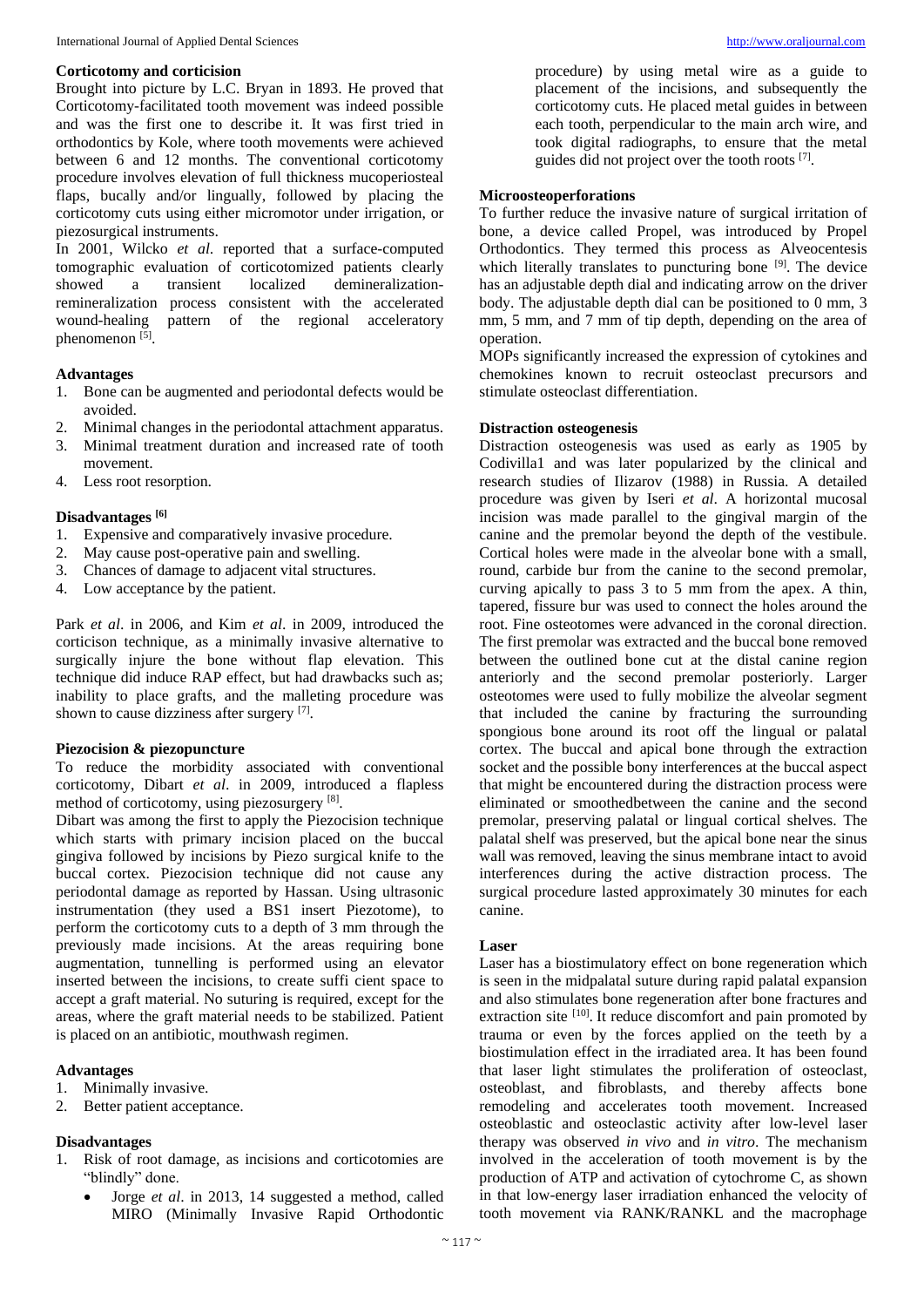International Journal of Applied Dental Sciences [http://www.oraljournal.com](http://www.oraljournal.com/)

colony-stimulating factor and its receptor expression [11].

In 2004, Cruz *et al*. was the first to perform a human study on the effect of low-intensity laser therapy on orthodontic tooth movement. They concluded that the irradiated canines were retracted at a rate 34% greater than the control canines over a period of 60 days [12].

## **Vibration**

Nishimura *et al*. in 2008, used a Ni-Ti expansion spring on the 1st molar of Wistar rats, and applied a vibration of 60 Hz, 1 m/s2. They stated that the rats that received the vibration showed increased orthodontic tooth movement. In the sectioned samples, they showed increased RANKL expression in the fibroblasts and osteoclasts of the periodontal ligament of the rats that received vibration [13].

### **Drugs**

Various drugs have been used since long to accelerate orthodontic tooth movement, and have achieved successful results [14-16]. These include vitamin D, prostaglandin, interleukins, parathyroid hormone, misoprostol etc. But, all of these drugs have some or the other unwanted adverse effect. For example, vitamin D when injected in the PDL increases the levels of LDH and CPK enzymes; prostaglandin causes a generalized increase in the inflammatory state and causes root resorption. Hence, as of today, no drug exists that can safely accelerate orthodontic tooth movement [17-18].

| Drugs increasing rate of    | Drugs decreasing rate of |
|-----------------------------|--------------------------|
| tooth Movement              | tooth Movement           |
| Prostaglandins              | NSAID's                  |
| Vitamin D                   | Fluorides                |
| <b>PTH</b>                  | Bis-phosphonates         |
| Thyroid hormone             | Estrogen                 |
| Corticosteroids Relaxin     | Calcitonin               |
| No effect on tooth movement | Acetaminophen            |

## **Platelet rich plasma**

Peripheral blood contains 94% of red blood cells (RBCs), 6% of platelets, and  $\langle 1\%$  of white blood cells (WBCs), while PRP contains 5% of RBCs, 1% of WBC, and 94% of platelets. PRP has been applied in dentistry for its capability of enhancing osseointegration of a dental implant and augmentation of alveolar bone height in maxillary sinus lift a suitable PRP for orthodontic purposes should be injectable and has a long lasting effect. To develop an injectable PRP with a prolong effect on the target tissue, a simple approach is to prepare the PRP without mixing with CaCl2 and thrombin, so that it could be maintained in a liquid form and be injectable. A single injection of PRP lasts for 5–6 months clinically. It has been observed clinically that the fastest rate of acceleration is during the second to fourth month after the injection. The submucosal injection of PRP is a clinically feasible and effective technique to accelerate orthodontic tooth movement and at the same time, preserve the alveolar bone on the pressure side of orthodontic tooth movement, and the optimal dose of PRP for the best clinical performance is 11.0–12.5 folds.

## **Conclusion**

The current methods such as piezocision, microosteoperforations, lasers and vibration have reduced or eliminated the invasive nature of previous procedures used to achieve the Regional Acceleratory Phenomenon. Also, they come with additional advantages such reduced rates of relapse, reduced orthodontic pain and reduced root resorption.

With time there will surely be more advances but till then we have prepared a faster route to improve the way our patients look by the faster means of tooth movement.

#### **References**

- 1. Taddei SR, Andrade I Jr, Queiroz-Junior CM, Garlet TP, Garlet GP, Cunha Fde Q et al. Role of CCR<sub>2</sub> in orthodontic tooth movement. Am J Orthod Dentofacial Orthop. 2012; 141:153-60.
- 2. Uematsu S, Mogi M, Deguchi T. Interleukin (IL)-1 beta, IL-6, tumor necrosis factor-alpha, epidermal growth factor, and beta 2-microglobulin levels are elevated in gingival crevicularfl uid during human orthodontic tooth movement. J Dent Res. 1996; 75:562-7.
- 3. Garlet TP, Coelho U, Silva JS, Garlet GP. Cytokine expression pattern in compression and tension sides of the periodontal ligament during orthodontic tooth movement in humans. Eur J Oral Sci. 2007; 115:355-62.
- 4. Bletsa A, Berggreen E, Brudvik P. Interleukin-alpha and tumor necrosis factor-alpha expression during the early phases of orthodontic tooth movement in rats. Eur J Oral Sci. 2006; 114:423-9.
- 5. Wilcko WM, Wilcko MT, Bouquot JE, Ferguson DJ. Rapid orthodontics with alveolar reshaping: two case reports of decrowding. International Journal of Periodontics and Restorative Dentistry. 2001; 21(1):9-20.
- 6. Dibart S, Sebaoun JD, Surmenian J. Piezocision: a minimally invasive, periodontally accelerated orthodontic tooth movement procedure. Practical Osseous Surgery in Periodontics and Implant Dentistry. 2011, 195.
- 7. Clínicas PE. Rapid Orthodontics with Flapless Piezoelectric Corticotomies: First Clinical Experiences. Int. J Odontostomat. 2013; 7(1):79-85.
- 8. Dibart S, Sebaoun JD, Surmenian J. Piezocision: a minimally invasive, periodontally accelerated orthodontic tooth movement procedure. Practical Osseous Surgery in Periodontics and Implant Dentistry. 2011, 195.
- 9. Alikhani M, Raptis M, Zoldan B, Sangsuwon C, Lee YB, Alyami B *et al*. Effect of micro-osteoperforations on the rate of tooth movement. American Journal of Orthodontics and Dentofacial Orthopedics. 2013; 144(5):639-648.
- 10. Saito S, Shimizu N. Stimulatory effects of low-power laser irradiation on bone regeneration in midpalatal suture during expansion in the rat. Am J Orthod Dentofacial Orthop. 1997; 111(5):525-32.
- 11. Nimeri G, Kau CH, Abou-Kheir NS, Corona R. Acceleration of tooth movement during orthodontic treatment-a frontier in Orthodontics. Progress in orthodontics. 2013; 14(1):42.
- 12. Fujita S, Yamaguchi M, Utsunomiya T, Yamamoto H, Kasai K. Low-energy laser stimulates tooth movement velocity via expression of RANK and RANKL. OrthodCraniofac Res. 2008; 11(3):143-55.
- 13. Nishimura M, Chiba M, Ohashi T, Sato M, Shimizu Y, Igarashi K *et al*. Periodontal tissue activation by vibration: intermittent stimulation by resonance vibration accelerates experimental tooth movement in rats. American Journal of Orthodontics and Dentofacial Orthopedics. 2008; 133(4):572-583.
- 14. Sekhavat AR, Mousavizadeh K, Pakshir HR, Aslani FS. Effect of misoprostol, a prostaglandin E1 analog, on orthodontic tooth movement in rats. American journal of orthodontics and dentofacialorthopaedics. 2002; 22(5):542-547.